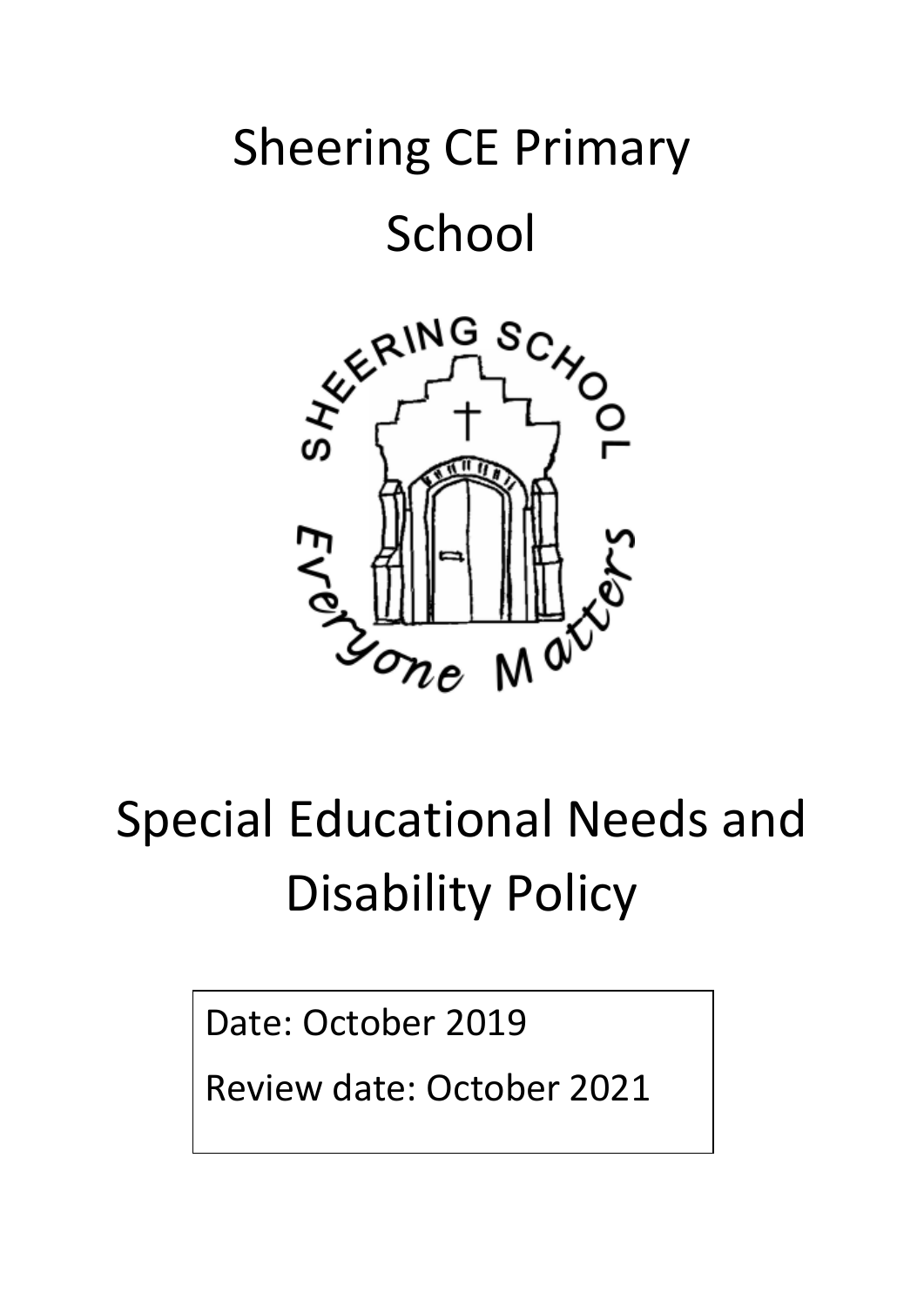#### **Special Educational Needs and Disability Policy**

#### **Our Vision**

At Sheering School our Christian ethos lies at the heart of the school and the school lies at the heart of the community. In an exciting and stimulating learning environment we will acquire the values, knowledge and skills to enable us to achieve our full potential.

At our school everyone is given the opportunity to be the best they can be because Everyone Matters.

In our School we aim to create an environment in which all members of the school community are equally valued and have equal opportunity to achieve their full potential.

We aim to appreciate the diversity of society, so we can create richer educational experiences, both academically and socially for all.

#### **Definition of SEN and Disability (SEND)**

At our school we use the definition for SEN and for disability from the SEND Code of Practice (2014). This states:

SEN: A child or young person has special educational needs if he or she has a learning difficulty or disability which calls for special educational provision to be made for him or her. A learning difficulty or disability is a significantly greater difficulty in learning than the majority of others of the same age. Special educational provision means educational or training provision that is additional to, or different from, that made generally for others of the same age in a mainstream setting in England.

Disability: Many children and young people who have SEND may have a disability under the Equality Act 2010 – that is '…a physical or mental impairment which has a long-term and substantial adverse effect on their ability to carry out normal day-to-day activities.'

#### **Key Roles and Responsibilities**

The SENCO has day-to-day responsibility for the operation of SEND policy and coordination of specific provision made to support individual pupils with SEND, including those who have EHC plans (or Statements until 2018). The SENCO is a member of the leadership team and is also the designated teacher for Looked After Children (LAC). The SENCO is Pauline Guinan. (pauline.guinan@sheering.essex.sch.uk.)

SEN Governor: The SEN governor is Mr Andy Kent. He has responsibility for monitoring policy implementation and liaising between the SENCO and the Governing Body.

Designated Safeguarding Lead (DSL) The head teacher, Lorna Brittaine, has specific responsibility for safeguarding and is the DSL.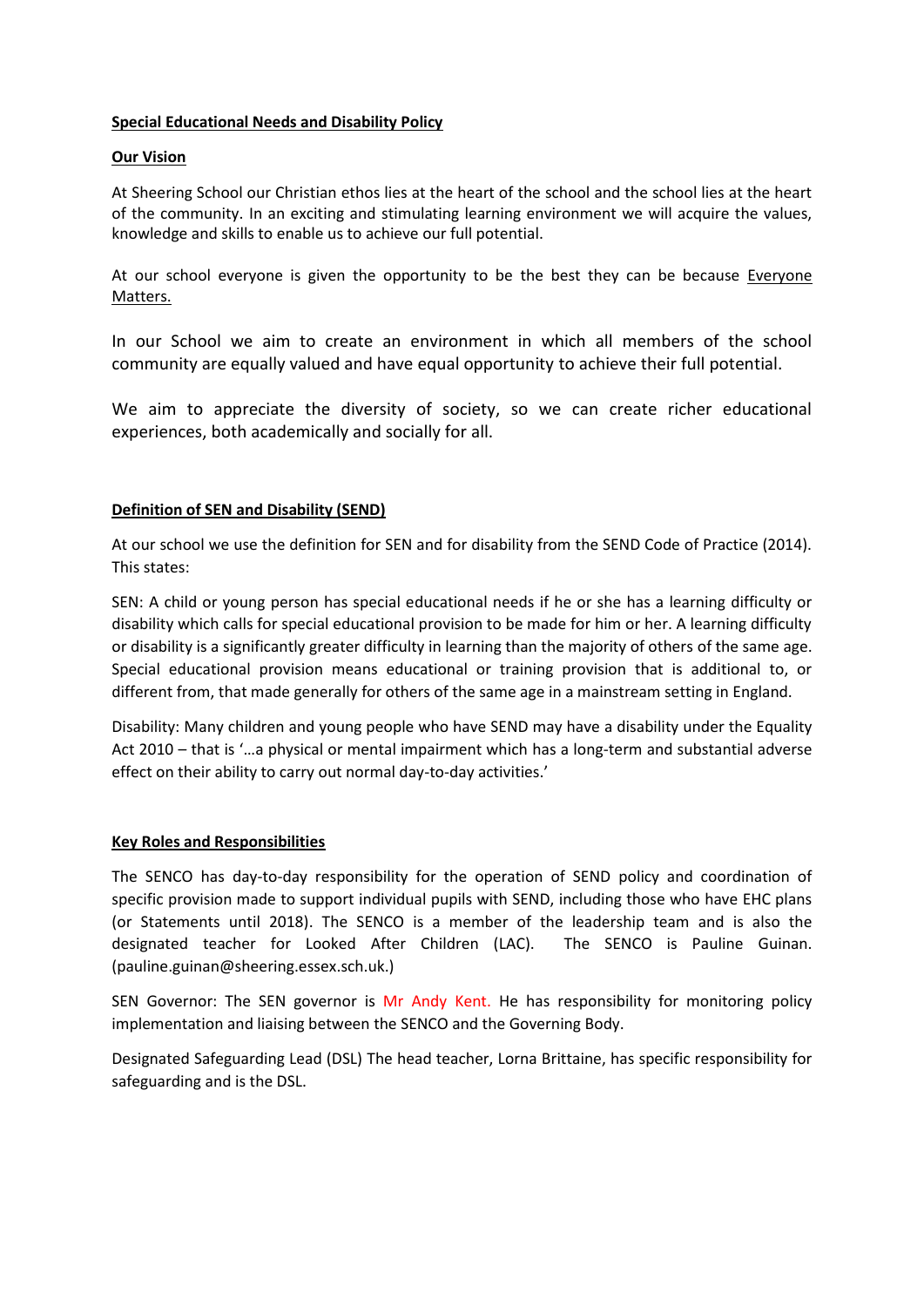#### **Aims and Objectives**

#### Aims

At Sheering CE Primary school all pupils, regardless of their particular needs, are provided with inclusive teaching which will enable them to make the best possible progress and feel that they are a valued member of the wider school community. We expect that all pupils with SEND will meet or exceed the high expectations we set for them against national data and based on their age and starting points. We will use our best endeavours to give pupils with SEND the support they need, whilst having access to a broad and balanced curriculum. Working in partnership with families, it is our aim that pupils will become confident individuals able to make a successful transition on to the next phase of their education.

#### **Objectives**

To ensure a clear process for identifying, assessing, planning, providing and reviewing for SEND pupils with the pupils and their parents/carers at the centre.

To develop effective whole school provision management of support for pupils with special educational needs and disabilities.

To deliver training and support for all staff working with pupils with SEND in order to develop our practice within the guidance set out in the Code of Practice, July 2014.

#### Identification of Needs

The identification of SEN is embedded in the whole school process of monitoring the progress and development of all pupils. We recognise the benefits of early identification and making effective provision in improving the long-term outcomes for children with SEN. The purpose of identification is to work out what action the school needs to take, not to fit the pupil into a category. It is also important to identify the full range of needs, not simply the primary need of an individual pupil.

The Code of Practice refers to four broad areas of need:

**Communication and interaction:** these children have a difficulty in communicating with others. This may be because they have difficulty saying what they want to, understanding what is being said to them or they do not understand or use social rules of communication. For example, children with Autistic Spectrum Disorders (ASD), including Asperger syndrome, are likely to have particular difficulties with social interaction. They may also experience difficulties with language, communication and imagination, which can impact on how they relate to others.

**Cognition and learning**: children with learning difficulties learn at a slower pace than their peers, even with appropriate differentiation. Learning difficulties cover a wide range of needs from moderate learning difficulties (MLD) to children with profound and multiple learning difficulties (PMLD). Specific learning difficulties (SpLD), affect one or more specific aspects of learning, such as dyslexia, dyscalculia and dyspraxia.

**Social, emotional and mental health difficulties**: children may experience a wide range of social and emotional difficulties which manifest themselves in many ways. These may include becoming withdrawn or isolated, as well displaying challenging, disruptive or disturbing behaviour. These behaviours may reflect underlying mental health difficulties such as anxiety or depression, selfharming, eating disorders or physical symptoms that are medically unexplained. Other children may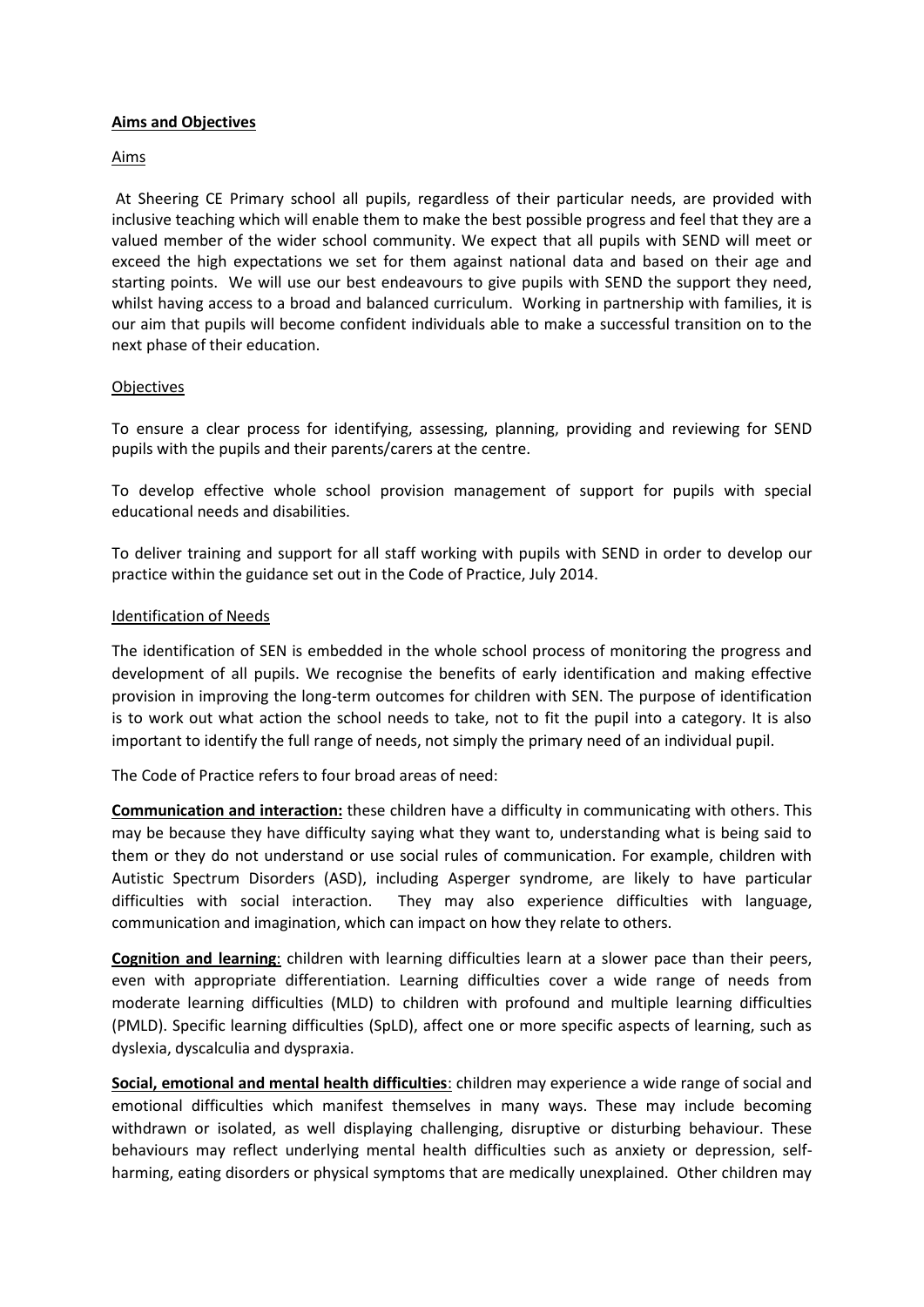have disorders such as attention deficit disorder (ADD), attention deficit hyperactive disorder (ADHD) or attachment disorder.

**Sensory, medical and/or physical needs**: some children require special educational provision because they have a disability which prevents or hinders them from making use of the educational facilities generally provided. Many children with vision impairment (VI), hearing impairment (HI) or a multi-sensory impairment (MSI) will require specialist support and /or equipment to access their learning.

For children who do have sensory, medical or physical needs they will be issued with a Health Plan. These will state the medical reason for the plan, contact details for parents / carers, doctor and therapist. They will give a clear description of the medical / sensory / physical symptoms and needs along with any daily care requirements. The Health Plan will detail any interventions or support necessary. The plan will be written in consultation with parents / carers, read and signed by staff, parents and headteacher. It will be available in the class SEND file for all staff who work with the child.

#### **A Graduated Approach to SEN Support**

#### How the school decides whether to make special educational provision:

A process of on-going teacher assessments and termly pupil progress meetings with the leadership team identifies those pupils making less than expected progress given their age and individual circumstances. The school's first response is high quality targeted teaching by the class teacher. Where progress continues to be less than expected, the class teacher will discuss their concerns with the SENCO. In deciding whether to make special educational provision, the teacher and SENCO will consider all of the information gathered from within the school about the pupil's progress, alongside the views of parents/carers and pupil. During this stage extra teaching or interventions may be put in place as a pupil's response to such support can help to identify their particular needs. Particular care is taken when identifying and assessing SEN for children whose first language is not English.

Where pupils have higher levels of need, and with parental permission, the school may seek advice from external agencies. These agencies include:

- Educational Psychology Service (EPS)
- Speech and Language Therapy Service
- Specialist Teacher Team
- Autism Outreach Team
- Physical/Sensory Support Service
- Educational Welfare Team
- Children's Services
- School Nurse/Paediatric health team
- Emotional Well-being and Mental Health Service (EWMHS)
- Occupational Therapist (OT)

If the support needed can be provided by adapting the school's core offer then a child might not be considered SEN or placed on the SEN register. If, however, the support required is different from, or additional to, what is ordinarily offered by the school, the child will be placed on the SEN register at SEN Support. The school will then seek to remove barriers to learning and put effective special educational provision in place. This begins a cycle of assess, plan, do, review with the child/young person at the centre of the process.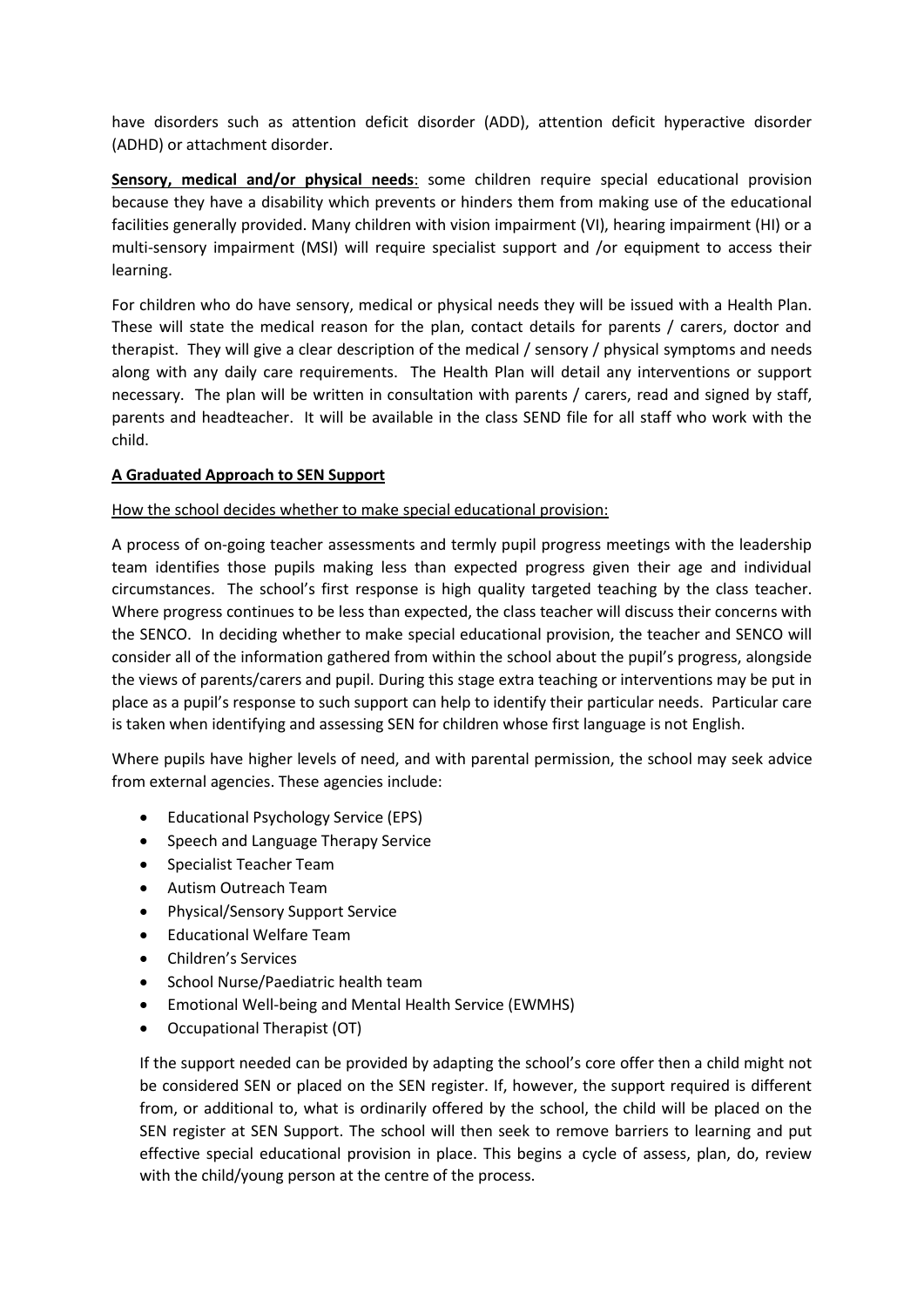A One Plan will be put in place, with the child saying what his/her aspirations are. Specific interventions, aimed to target the particular need of the child linked to his/her aspirations, will be put in place. Records of the intervention will be kept, in order to adapt and update the intervention as necessary as more is understood about the child's SEN, including their response to interventions. Where a child and family would benefit from co-ordinated support from more than one agency an Early Help Assessment may be used to identify help required and to prevent needs escalating.

#### **The four part cycle:**

**Assess**: We will ensure that we regularly assess all pupils' needs so that each child's progress and development is carefully tracked compared to their peers and national expectations. We will listen to the views and experience of parents/carers and the pupil. In some cases we will draw on assessments and guidance from other education professionals e.g. Educational Psychologists (EP) and from health and social services.

**Plan**: Where SEN Support is required the teacher and SENCO will put together a plan outlining the adjustments, interventions and support which will be put in place for the pupil as well as the expected impact on progress and outcomes, including a date when this will be reviewed. Targets for the pupil will be shared with her/him using child friendly language and with parents/carers. All staff who work with the pupil will be made aware of the plan.

**Do**: The class teacher is responsible for working with the pupil on a daily basis. She/he will also liaise closely with TAs or specialists who provide support set out in the plan and monitor the progress being made. The SENCO will provide support, guidance and advice for the teacher.

**Review**: The plan, including the impact of the support and interventions, will be reviewed each term by the teacher, SENCO, parent/carer and the pupil. This will inform the planning of next steps for a further period or where successful the removal of the pupil from SEN Support.

This four part cycle through which earlier decisions and actions are revisited, refined and revised with a growing understanding of the pupil's needs and what supports the pupil in making good progress is known as the graduated approach. It draws on more detailed approaches and more specialist expertise in successive cycles (For further information see Essex SEND 14 Pathway Guidance on the Essex CC website.)

#### Parents/carers and pupil involvement in the process

We believe in a person centred approach to information gathering and the cycle of assess, plan, do, review. Termly reviews and target setting meetings are planned to coincide with parents' evenings where possible. Targets are shared with pupils and successes are celebrated. All pupils with SEND will attend these meetings.

Pupils with an EHC plan will have termly meetings with staff and parents to look at the plan, then review and amend it whilst sharing their achievements of that term and aspirations for the future. The annual review will be a continuous working document throughout the year.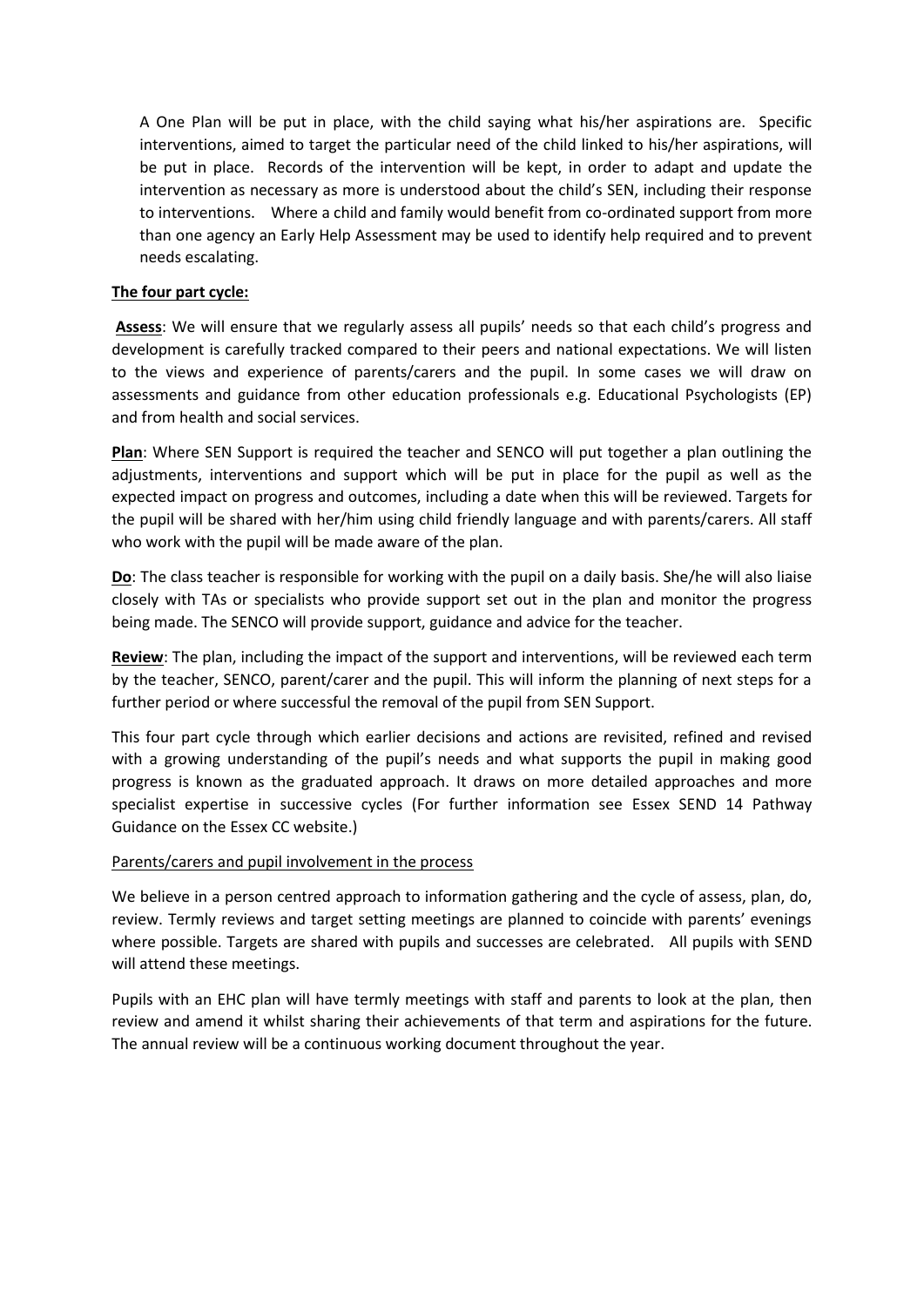#### SEN Provision

SEN support can take many forms. This could include:

- an individual learning programme
- evidence based interventions
- extra help from a teacher or a learning support assistant
- making or changing materials, resources or equipment
- working with a child in a small group
- maintaining specialist equipment
- observing a child in class or at break and keeping records
- helping a child to take part in the class activities
- making sure that a child has understood things by encouraging them to ask questions and to try something they find difficult
- helping other children to work with a child, or play with them at break time
- supporting a child with physical or personal care difficulties, such as eating, getting around school safely, toileting or dressing

#### Managing the needs of Pupils on the SEND Register

Each pupil with SEND is an individual and their One Plan is tailored to meet their particular needs. Plans are reviewed termly with parents and pupils. Decisions regarding the level of support provided are needs led, working within the constraints of the school budget.

The class teacher is responsible for:

- the progress and development of all pupils including those with SEND
- ensuring the plan is implemented in the classroom
- regular liaison with parents and the SENCO
- effective deployment of additional adults
- Identifying the provision they are making for pupils with SEND
- Writing and reviewing of targets for pupils with SEND
- Choosing and setting up relevant interventions
- Giving advice to support staff of how to carry out the interventions
- Giving advice to support staff of how to record how an intervention has gone.
- Regular checks of the records kept by support staff and giving 'next steps'
- Giving time for support staff to make resources and write up interventions

Special Needs Assistants are responsible for:

- ensuring that day to day provision is in place for the pupils they support
- implementing agreed strategies and programmes and advice from specialists
- record keeping
- making and finding resources
- maintaining specialist equipment
- regular communication with class teacher and SENCO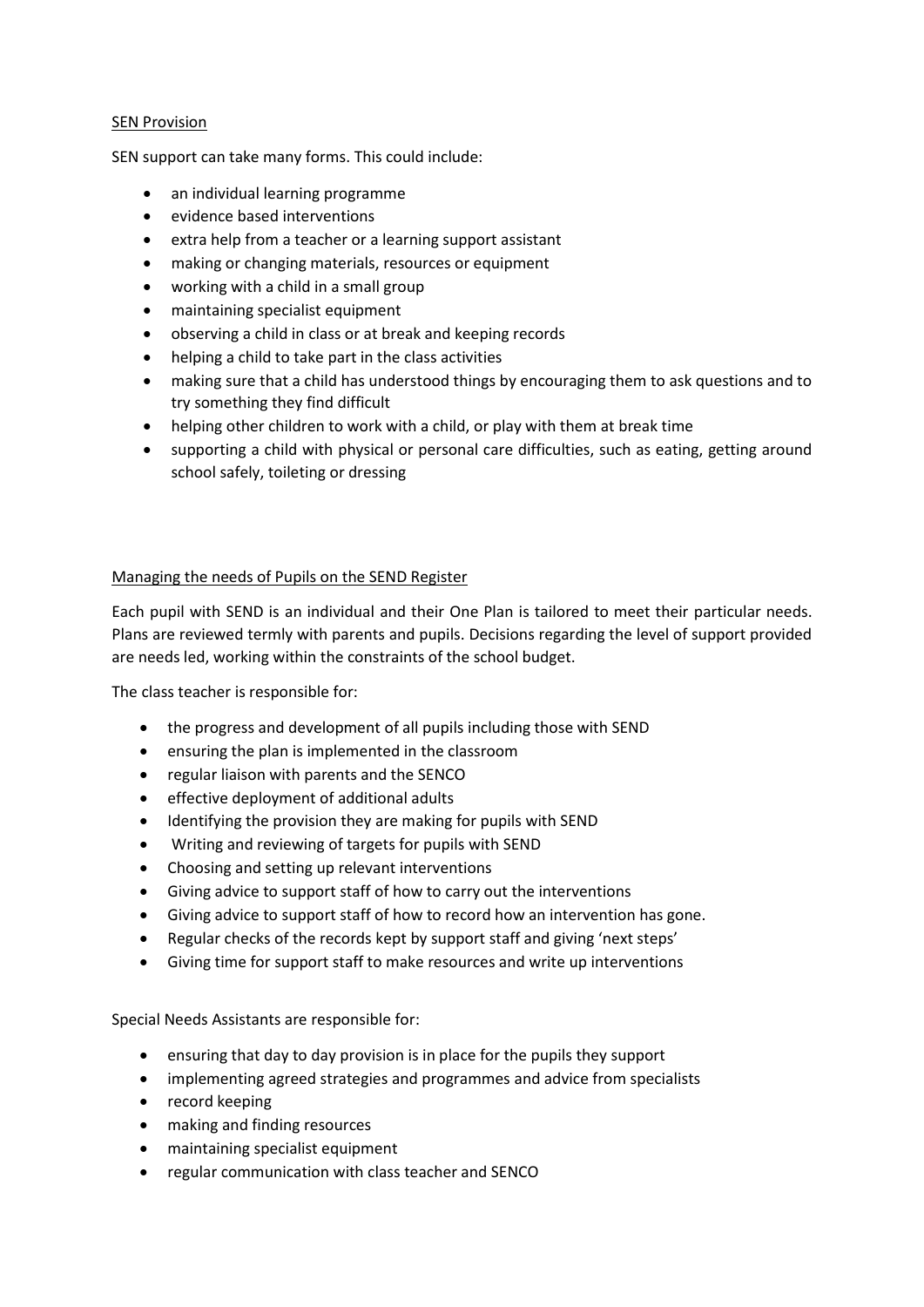The SENCO is responsible for:

- the SEND policy and its implementation
- co-ordinating support for children with SEND
- updating the SEN register and maintaining individual pupil records
- monitoring the quality of provision and impact of support
- attending network meetings and updating staff
- referrals to and liaison with outside agencies
- line managing TAs with responsibility for SEND to review how interventions and recording is going
- liaising with and advising staff
- maintaining regular liaison with parents/carers
- co-ordinating annual reviews
- supporting staff in identifying pupils with SEN
- mapping provision throughout the school
- setting up class files
- ensure teachers and teaching assistants have the tools / training to carry out the interventions

#### Criteria for removing pupils from the SEN Register

When a child has made sufficient and sustained progress towards achieving their personal targets and it is felt that they are able to maintain this with quality first teaching, they may be removed from the SEN register. The school will continue to monitor pupils recently removed from the register to ensure good progress is maintained.

#### Requesting an Educational, Health and Care (EHC) Assessment

A small number of pupils, whose needs are complex and long term, may require a greater level of support than that provided at SEN Support from the school's own resources. For these pupils a request will be made to the local authority to conduct an assessment of education, health and care needs. This may result in an Education, Health and Care (EHC) plan being provided. This brings together the child's health and social care needs as well as their special educational needs. (See Essex guidance on the Essex website for further information regarding requests for EHC plans) Statements The Education, Health and Care (EHC) plan replaces what were formerly called statements of special educational needs.

#### **Supporting Parents/Carers and Children**

We provide support in the following ways:

- the Headteacher and SENCO operate an open door policy for parents/carers seeking support and advice
- the dedicated SEN Governor who is available as a contact point
- individual arrangements can be made for phased entry into Reception class
- additional time and special arrangements for SATs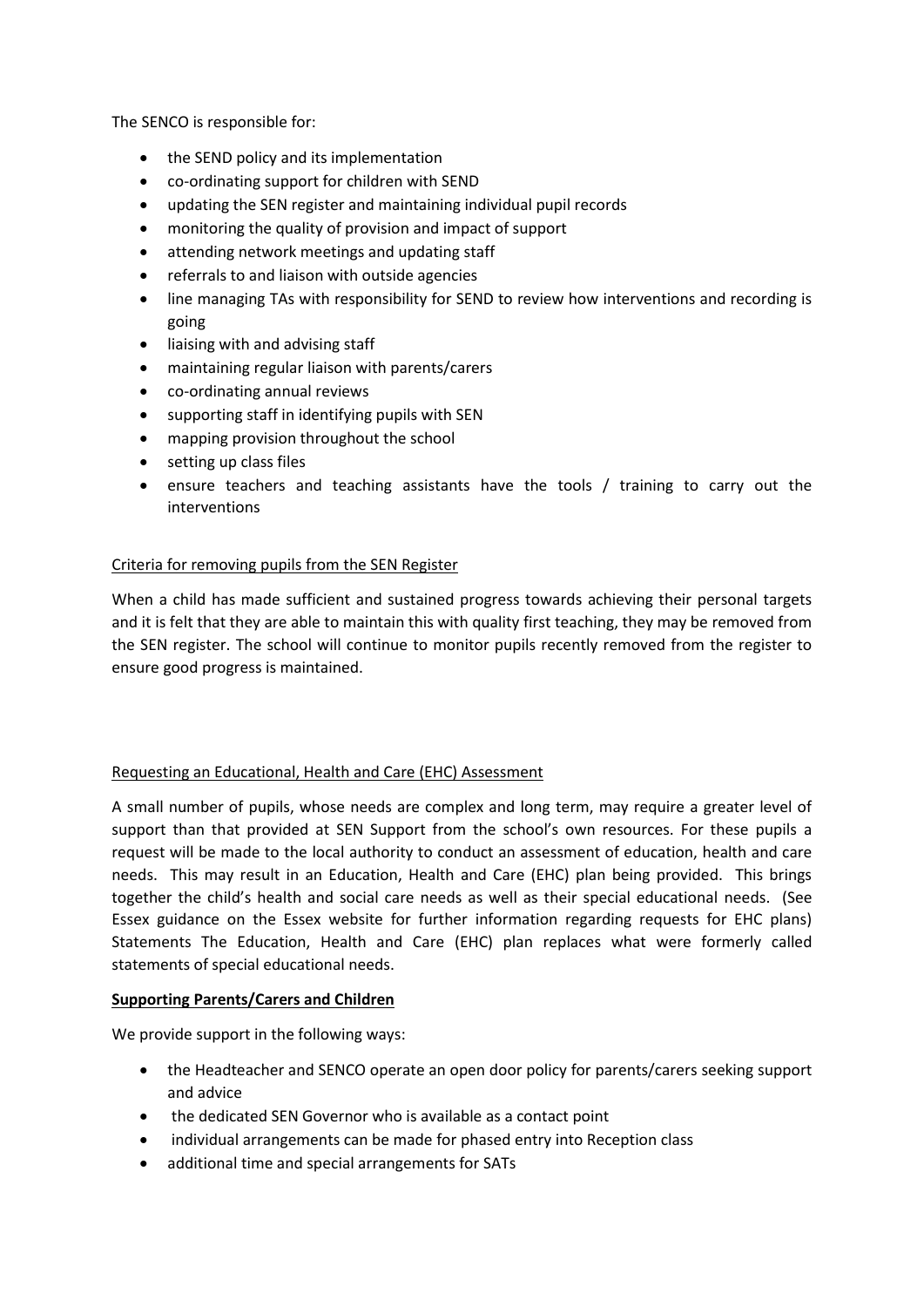- support for transition between classes
- a transition group for vulnerable Y6 pupils transferring to secondary school
- inviting the SENCO of the receiving secondary school to the final Annual Review in Year 6

#### **Supporting Pupils at School with Medical Conditions**

The school recognises that pupils with medical conditions should be properly supported so that they have full access to education, including school trips and physical education. Where it is the case that a medical condition meets the criteria of disability the school will comply with its duties under the Equality Act 2010. Reasonable adjustments will always be made to promote access to all areas of the school curriculum for pupils with a disability, e.g an extra adult to accompany a child on a school trips/residentials. Specific staff have training to support particular needs, e.g. technical knowledge to maintain auxiliary aids and equipment or managing diabetes. The Office Manager is responsible for the administration of medicines and calling of ambulance if needed. Class teachers are responsible for writing health care plans.

#### **Monitoring and Evaluation of SEN**

The head teacher and the SLT regularly monitor and evaluate the quality of provision for all pupils. The school aims to use interventions in school that have proven outcomes and are evidence based. The impact of SEN provision on the progress and outcomes for children on the SEN register is measured through:

- analysis of pupil tracking data and test results at pupil progress meetings
- progress against national data and based on their age and starting points
- interventions baseline and exit data
- progress against individual targets
- pupils' work and interviews

The class teacher provides provision maps for each class. Decisions are made as to whether specific interventions are proving to be effective in terms of impact, time spent on them and the finance used in providing them. Each year we review the needs of the cohort and if necessary make changes to our provision.

#### **The SEN Governor is responsible for**:

- monitoring the effective implementation of the SEND policy
- liaising termly with the SENCO
- reporting to the governing body on SEND
- ensuring that pupils with SEND participate fully in school activities

#### **Training and Development**

Training needs are identified in response to the needs of pupils currently on the SEN register. School staff have specific training and expertise in speech and language, literacy and numeracy interventions and supporting children with visual or hearing impairment. The SENCO attends network meetings to share good practice with colleagues in the Education Consortium and keep up to date with SEND developments.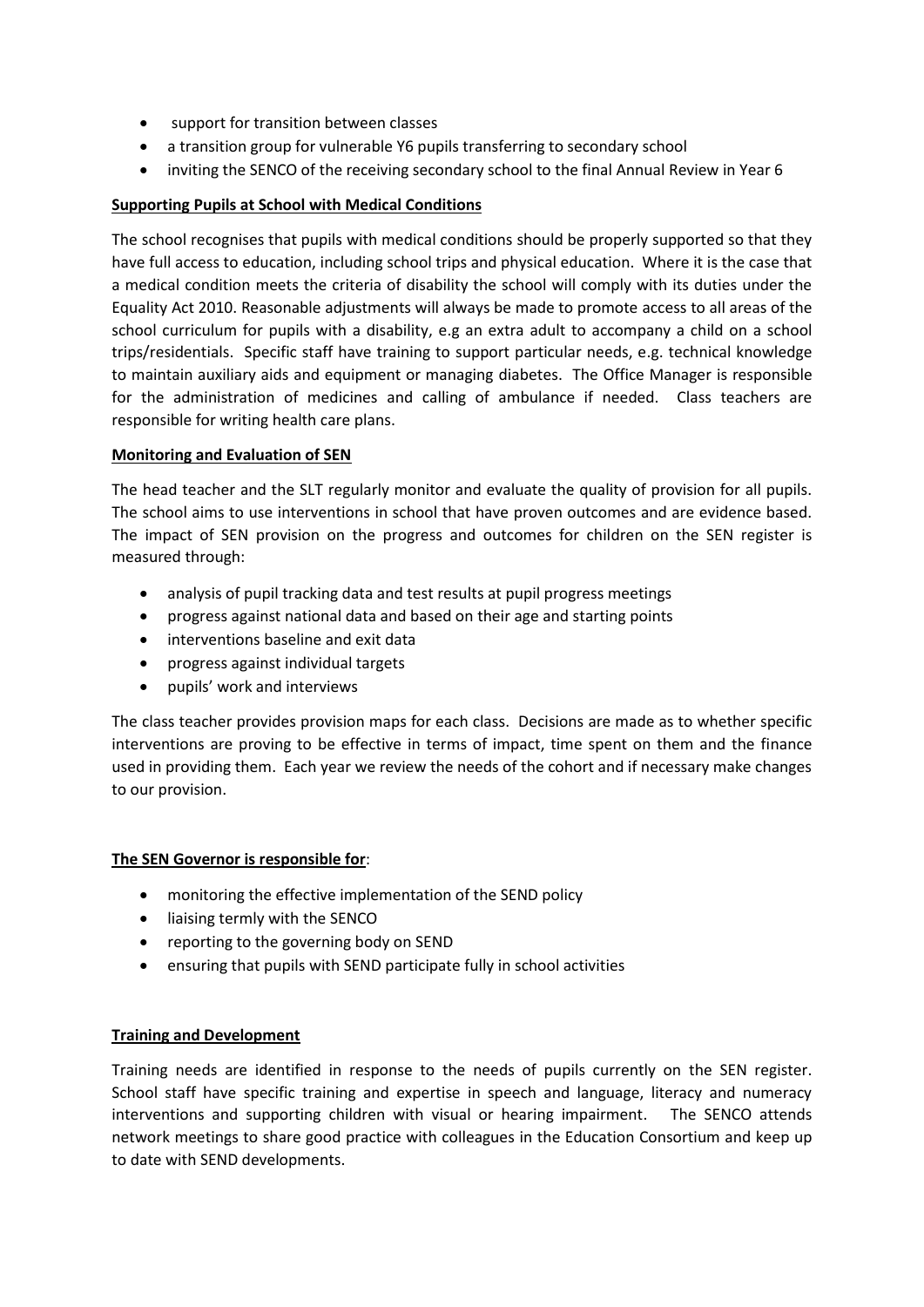#### **Storing and Managing Information**

Pupil records and SEN information may be shared with staff working closely with SEN pupils to enable them to better meet the individual child's needs. We are grateful to parents for their information sharing and openness and respect their confidentiality. Pupil SEN files are kept in a locked filing cabinet. Individual SEN files are transferred to receiving schools when pupils leave Sheering.

#### **Reviewing the SEND Policy**

The SEND policy is reviewed annually by the governing body.

Date of next review: October 2019.

#### **Complaints**

We urge parents/carers with any concerns regarding the SEN policy or the provision made for their child at Sheering to speak to us as soon as possible. In the first instance, please speak to the class teacher or the SENCO. If parents/carers feel their child's needs are still not being met they should make an appointment to see the head teacher. If concerns are still unresolved parents may wish to use the Essex Information, Advice and Support Service for Special Educational Needs and Disability (SENDIASS) (formerly Parent Partnership) or engage with the School complaints procedures.

How the policy was put together:

This policy was created in consultation with stakeholders, including the SEN Governor, staff, representative parents and pupils with SEND, then reviewed in October 2018 by the SENCO, Head teacher, staff and governors. The policy reflects the statutory guidance set out in the Special Educational Needs and Disability code of practice 0-25 years (June 2015).

#### **Access to this policy:**

You can get a copy of our policy in a number of ways:

- The school website, follow the link: About Our School to the SEN section
- A hard copy on request at the school office. Please let us know if you need this policy to be made available to you in a different format e.g. enlarged font or a language other than English

#### **Compliance**

This policy complies with the statutory requirement laid out in the SEND Code of Practice 0–25 (July 2014) and has been written with reference to the following related guidance and documents: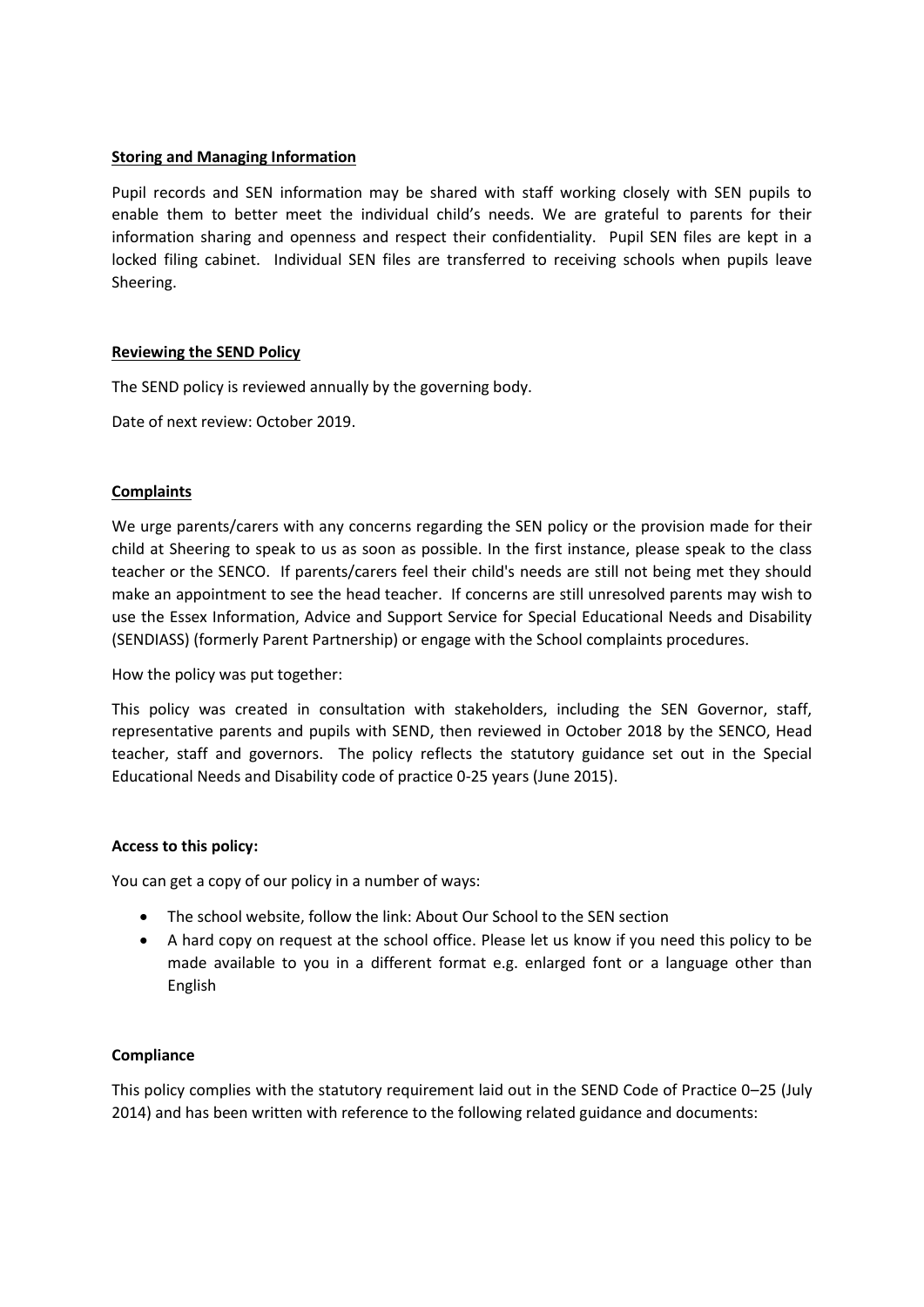Equality Act 2010: advice for schools DfE Feb 2013 School SEN Information Report (2015) The National Curriculum in England Key Stage 1/2 framework document Sep 2013 Safeguarding Policy Accessibility Plan Teachers Standards 2012

#### **Appendix 1: Key Documentation**

The following documents have informed this guidance which parents may find helpful:

Special educational needs and disability code of practice: 0-25 years <https://www.gov.uk/government/publications/send-code-of-practice-0-to-25>

Special educational needs and disability: a guide for parents and carers <https://www.gov.uk/government/publications/send-guide-for-parents-and-carers>

Supporting pupils at school with medical conditions [https://www.gov.uk/government/publications/supporting-pupils-at-school-withmedical-conditions--](https://www.gov.uk/government/publications/supporting-pupils-at-school-withmedical-conditions--3) [3](https://www.gov.uk/government/publications/supporting-pupils-at-school-withmedical-conditions--3)

Keeping children safe in education [https://www.gov.uk/government/publications/keeping-children](https://www.gov.uk/government/publications/keeping-children-safe-in-education)[safe-in-education](https://www.gov.uk/government/publications/keeping-children-safe-in-education)

Equality Act 2010

Essex Local Offer Website: [www.essexlocaloffer.org.uk.](http://www.essexlocaloffer.org.uk/)